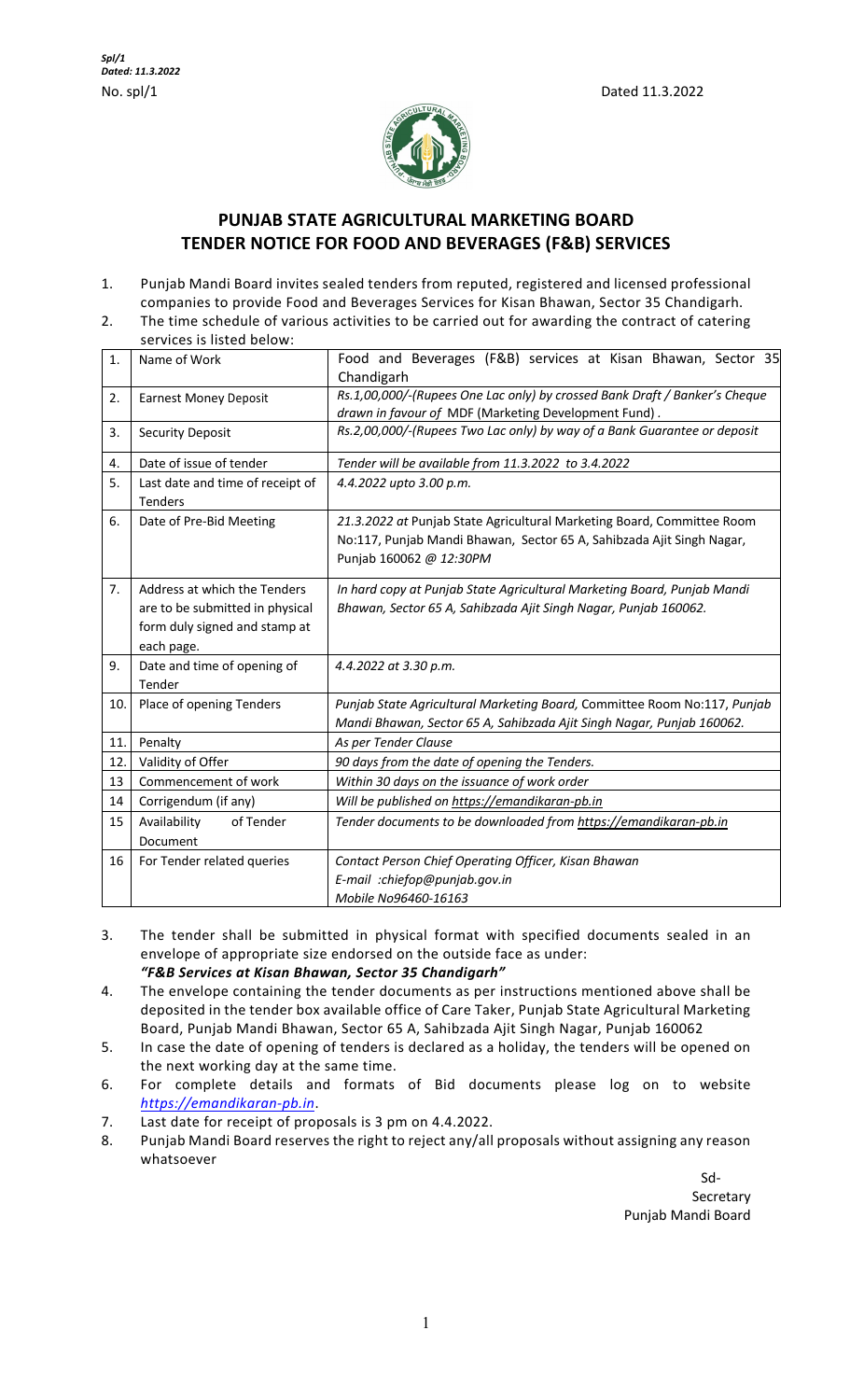

# **PUNJAB STATE AGRICULTURAL MARKETING BOARD**

Application for proposal for Food and Beverages (F&B) services at Kisan Bhawan, Sector 35 Chandigarh

- 1. The Punjab State Agricultural Marketing Board (**Punjab Mandi Board**) has been constituted The Punjab Agricultural Produce Markets Act 1961, a legislative measure enacted by Government of Punjab to facilitate the acquisition of lands for the development of markets / mandis infrastructure, to provide better facilities and amenities to farmers to sell their agricultural produce, to regulate the marketing of agricultural produce for the elimination of malpractices prevalent in the trade.
- 2. **Punjab Mandi Board** solicits proposals from reputed service providers for providing F&B Services at Kisan Bhawan, Sector 35 Chandigarh.
- 3. **Kisan Bhawan is a property of Punjab Mandi Board located in sector 35 Chandigarh with the following facilities** 
	- (i) 115dormitory beds
	- (ii) 40ensuite bedrooms
	- (iii) 2 conference halls with all modern equipment for meetings, seminars and conferences with seating capacity of 125 and 40 persons respectively.
	- (iv) 1 multi-purpose hall for public functions/gathering that can accommodate more than 1000 persons.
	- (v) Foyer Hall for 150 persons.
	- (vi) 80/100-Seater dining hall with a modern kitchen
	- (vii) 1 Coffee Café
	- (viii) 1 ATM
- 4. The objective of the RFP is to engage a reputed F&B service provider to provide F&B services including but not limited to procurement of raw material, cooking, and selling of the food and beverages at as per the scope of work for the under this tender.
- 5. The F&B service/catering /managing of the private events & functions at multipurpose and Foyer halls or lawn areas within Kisan Bhawan premises (other than Kitchen/Dining area, Room Service and committee rooms) is not in scope of this tender as the person(s) hiring the space for such events will be at a liberty to bringing in his/her own caterers.
- 6. The main focus of this tender is to:
	- (i) Provide the visitors/guests staying at Kisan Bhawan and/or dining at the restaurant of Kisan Bhawan with most exhilarating gourmet offerings & services.
	- (ii) Innovate and bring in newer experiences in terms of culinary innovations, regional Cuisines, special events.
- 7. This details in Annexure-A must be submitted without any change or condition
- 8. The RFP document is available for interested parties at Punjab Mandi Board Office on all working days between 10 AM to 4 PM. All documents including proposal and any evidence materials shall be submitted latest by the Bid Submission End Date and Time as mentioned in this RFP.
- 9. The EMD of unsuccessful bidders shall be refunded after the bid is finalized, within one month of award of contract without any interest thereto. However, the successful bidder's EMD shall be returned only once the bidder has deposited the security amount Rs. 2,00,000- as Bank Guarantee or security deposit.
- 10. This RFP is not an offer by Punjab Mandi Board but an invitation for Bidder response.
- 11. No contractual obligation of whatsoever nature shall ever arise from the RFP Process unless and until a formal contract is signed and executed by the duly authorized signatories of Punjab Mandi Board and the Bidder.
- 12. Responses submitted after the stipulated date and time will not be entertained. Punjab Mandi Board reserves the rights to amend, modify, add, delete, in part or in full any conditions or specifications without assigning any reason during the entire process.
- 13. The Bidders shall be entirely responsible for their own costs and expenses that are incurred while participating in the RFP, subsequent presentations and contract negotiation process.
- 14. The Bidder will not be permitted to submit the bid in a consortium with any other service provider/bidder. Bids submitted by consortium will be summarily rejected.
- 15. All the Bids and supporting documentation should be submitted in the format required, and in English.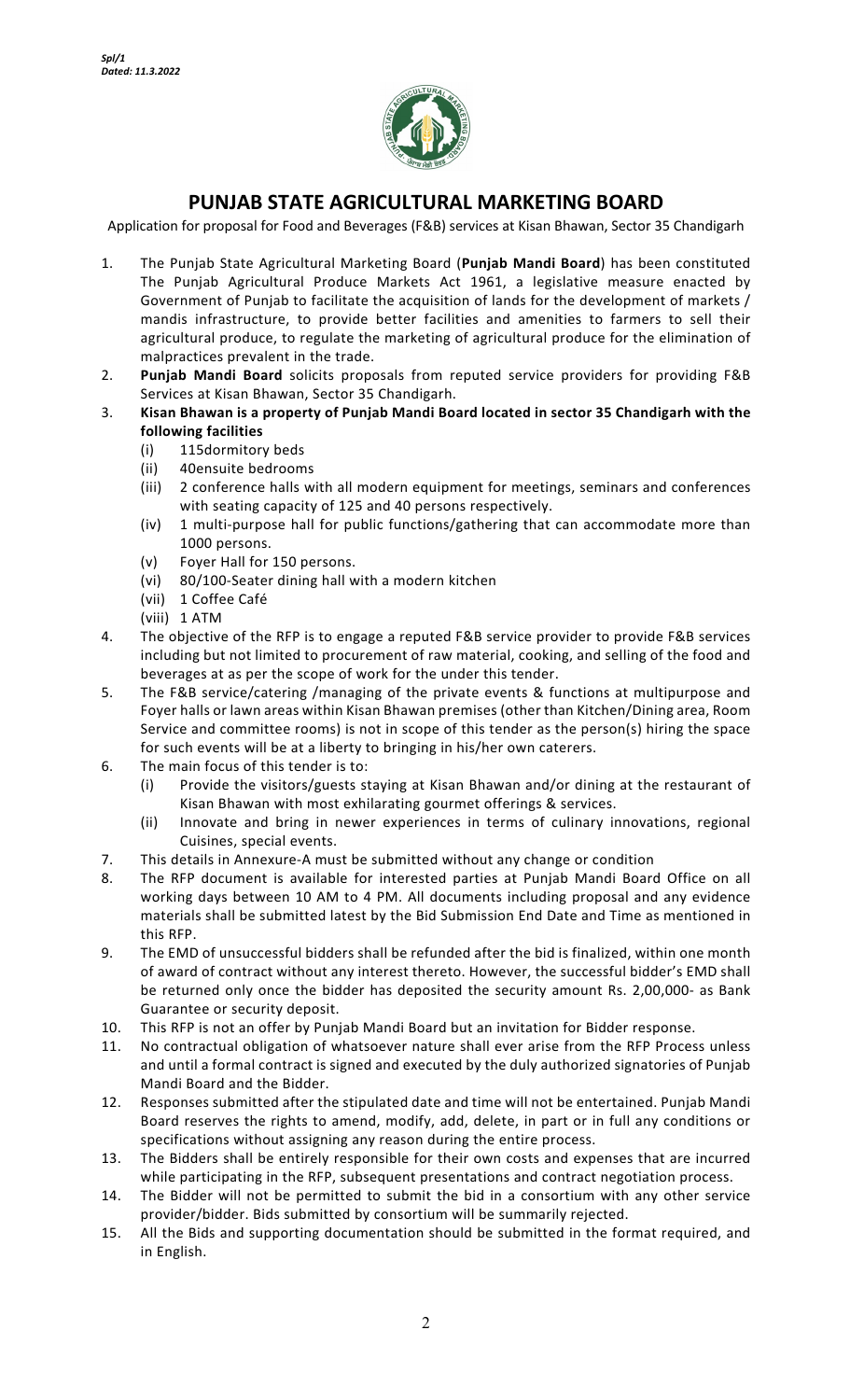- 16. The bidder on awarding the contract will be expected to mobilize and begin catering services in Kisan Bhawan, Sector 35 Chandigarh by 1st May 2022 (or as decided mutually depending on the status of the repair works at Kisan Bhawan).
- **17. The Scope of Work:**
	- (i) **Scope of Work**: The contracting service provider would be responsible for providing F&B services, runningand managing the
		- (a) Restaurant
		- (b) Room Service
		- (c) If instructed to provide service at the committee rooms or making arrangements in the lawn areas for food and drinks for the attendees of such meetings.
	- (ii) The contracting service provider would be responsible for all F&B Services that is within the scope or work for which it must prepare a business plan for same.
	- (iii) The food and drinks menu and rates for the menu shall be decided by Punjab Mandi Board. Once the rates are finalized the next revision in rates can be made by Punjab Mandi Board only after minimum one year.
	- (iv) The contracting service provider would ensure efficient F&B services, during operation hours as determined by both parties.
	- (v) The charges for electricity consumed for day-to day cooking in the kitchen would be paid by the contracting service provider. A separate meter would be installed for the same.
	- (vi) The contracting service provider must install the computerized billing system at his own cost.
	- (vii) The contracting service provider will ensure that any suggestions and decisions taken by the Punjab Mandi Board are strictly followed.
	- (viii) The contracting service provider will ensure that all kitchen equipment belonging to Kisan Bhawan are properly maintained and handed over in good condition after completion or termination of contract.
	- (ix) The staff/workforce of the contracting service provider should not fiddle, alter, or use any Kisan Bhawan area / property / installation / material / appliances / equipment (other than authorized) without written permission.
	- (x) The contracting service provider must arrange for sufficient quantity of crockery, cutlery, Table linen/mats and other requirements/material as per best industry practice for F&B services.
	- (xi) The contracting service provider must provide sufficient staff for efficiently obtaining / delivery of orders in the kitchen/rooms etc.
	- (xii) The waiter & kitchen staff must be provided with smart presentable and clean uniforms.
	- (xiii) Any complaints regarding quality of service & food or staff member must be addressed on priority by taking action as may be deemed necessary.
	- (xiv) All staff so appointed by the provider must be mandatory gone through medical checkup for TB, Liver Disorders etc and certificate related to this to be submitted to Chief Operating Officer (COO) Kisan Bhawan.
	- (xv) If the contracting service provider is instructed for private function at Kisan Bhawan (a) regular services at Kisan Bhawan shall not be affected. (b) for the food to be served therein, the Kisan Bhawan internal kitchen will not be used (c) no staff serving under this scope of work will be deployed for service therein.
	- (xvi) If at any time the license for Bar is applied and obtained, an additional rent payable by the F&B service provider and the terms and conditions for the management of the Bar will be mutually agreed by the parties.

## **18. Marketing**

- (i) Kisan Bhawan Management will participate in promoting the F&B business.
- (ii) The Contracting service provider shall suggest innovative ideas for reaching out to prospective visitors/guests for new offers/ festivities and promotions to be run at Kisan Bhawan restaurant from time to time.
- (iii) The contracting service provider will ensure attractive menu cards approved by Punjab Mandi Board are made available to guests. Any worn out card should be immediately replaced.

## **19. Quality & Hygiene Check**

- (i) The contracting service provider will have to procure FSSAI certificate for this location within one month of the start of this contract.
- (ii) All materials e.g. fruits, vegetables, milk, butter, flour, oils etc. used in cooking shall mandatorily be procured from Punjab State Co-op Supply & Marketing Federation Ltd (MARKFED), The Punjab State Cooperative Milk Producers Federation Limited popularly known as MILKFED/Verka Punjab, and Punjab Agro Industries Corporation Limited (Punjab Agro) or any of their entities. Any item not available from these entities may be procured with the approval of COO, Kisan Bhawan from the market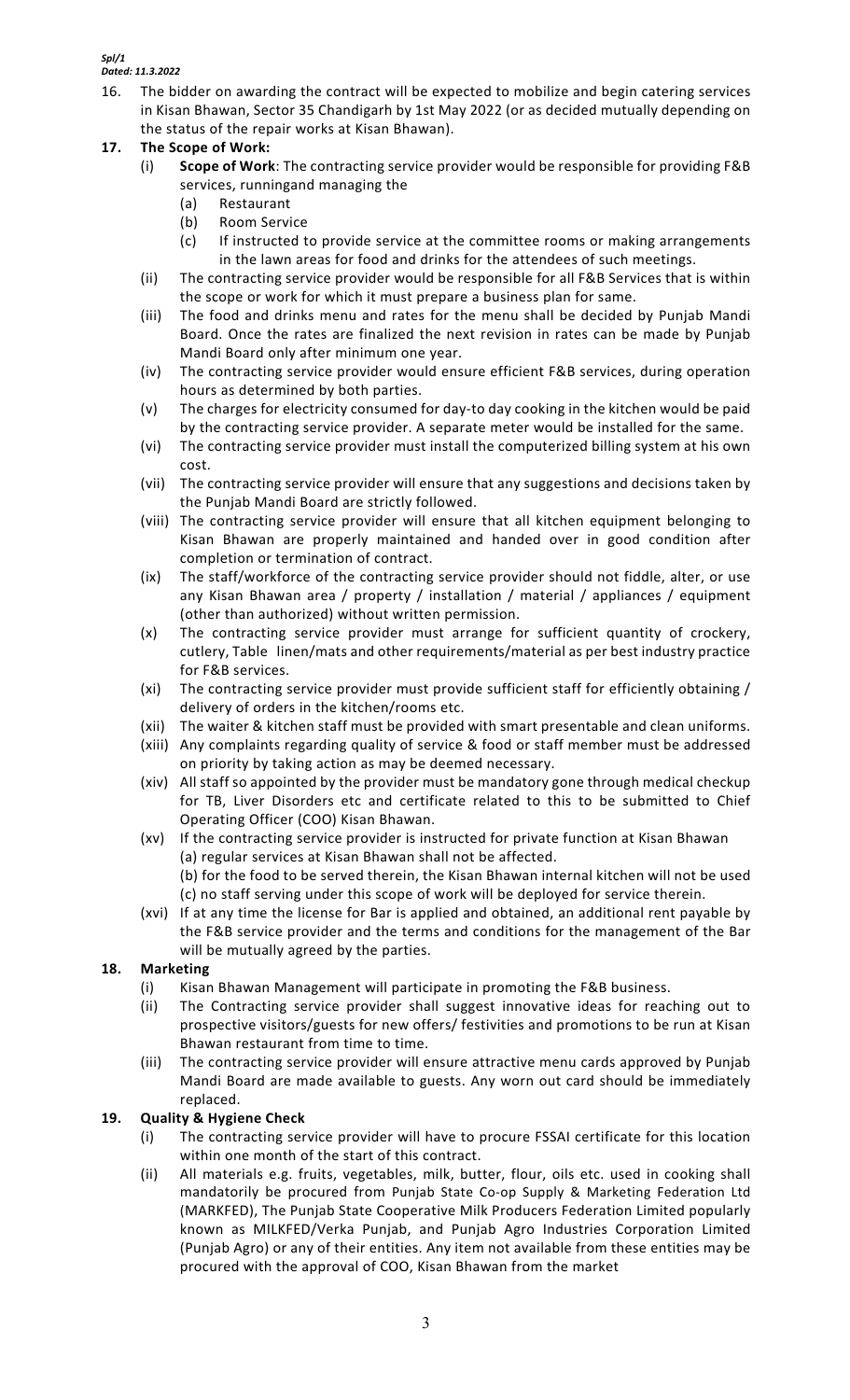- (iii) The premises would be inspected periodically by the State Health & Food & supply Department or by the Punjab Mandi Board Committee.
- (iv) The contracting service provider will ensure all the mandated requirements under the prevention of Food Adulteration Act & other provisions are met.
- (v) In case of any violations, the Contracting Service Provider shall be fully responsible.
- (vi) Bi-weeklyor earlier if required, necessary pest control treatment be arranged for in the restaurant and Kitchen to ensure proper hygiene.
- (vii) The Punjab Mandi Board reserves the rights to inspect contracting service provider's area of operation at any time of the contract period for such compliance. The contracting service provider shall immediately respond to request for modifications after inspection.
- (viii) The contracting service provider shall prepare hygienic precautionary plans for any sort of pandemic situations like COVID-19 in order to ensure a full compliance with the guidelines issued by the Competent Authority.
- (ix) The contracting service provider shall regularly conduct the training for its staff to infuse them with the sense of kindness and service.
- (x) The contracting service provider shall maintain a register showing names and addresses of the persons engaged alongwith photographs of each person and shall produce the same for inspection on demand by the authority.

## **20. Other important Terms and Conditions:**

- (i) The management shall not be responsible for any loss, damage, Injury to any member or staff or equipment of the contracting service provider in case of any accident, mishap or due to any faulty equipment. The service provides will be responsible for taking necessary safety precautions against such hazard.
- (ii) The Successful Bidder on acceptance of offer will have to deposit immediately, a refundable security deposit of Rs 2 lacs. No interest shall be payable on the same.
- (iii) The Security Deposit is likely to be forfeited in case of the following eventualities: (a) If the service provider fails to supply good quality of food at the approved rates. (b) If service standard is not maintained.
	- (c) If found involved in any unethical practices.
	- A committee for this purpose shall constituted by Secretary Punjab Mandi Board.
- (iv) Termination of Contract The catering service agreement shall automatically come to an end on expiry of period as specified unless and until it is extended in the manner laid down herein.
- (v) The contract will be for three years in first instance. The same may be extended by Punjab Mandi Board for another 3 years subject to satisfactory performance of the contractor during the initial three years.
- (vi) After the first anniversary of the contract, either party may terminate the contract for any reason by giving 4 months' notice.
- (vii) Punjab Mandi Board reserves the right to select /reject any/all applications without assigning any reason thereof.
- (viii) The contracting service provider shall comply with the statutory provisions relating to the Payment of Wages Act, ESI Act, Employees Provident Fund & Misc. Provisions Act, Income Tax Act, Workman Compensation Act, payment of Bonus Act etc., applicable to the workers employed by the Contractor. The age of workers shall not be less than 18 years. In case of any liability arising out of the breach of the provisions of the above said Acts, the contractor shall be responsible for the same.
- (ix) The contracting service provider will be levied a penalty of Rs. 10000/- (Rupees Ten thousand only) per instance in case any foreign body/fly/insect/worm etc is found in any food item served.
- (x) In case of any dispute regarding any of the terms of this document or any dispute with the service provider the decision of the Secretary Punjab Mandi Board shall be final and binding on all the parties.
- (xi) All legal disputes, if any, will be subject to the jurisdiction of Chandigarh courts only.
- (xii) A branded coffee café will also be operational at the Kisan Bhawan that is entitled to sell coffee (cold/Hot/beans), Tea (Hot and Cold), Mineral Water and sandwiches snacks at all places other than kitchen. The F&B service provider will not be allowed to sell hot and cold coffee outside the restaurant area. The F&B service provider and Coffee Café will be allowed to serve (as instructed) in the committee rooms.
- 21. Tenders submitted by a firm shall be signed separately by proprietor, each partner thereof and in the absence of any partner, shall be signed by the Power of Attorney holder. Tender by a company shall be executed by person(s) duly authorized under the resolution of the Board of Directors of the Company.
- 22. The proposals will be opened at 3.30 P.M. on 4.4.2022 at the Committee Room no. 117, Punjab State Agricultural Marketing Board, Punjab Mandi Bhawan, Sector 65 A, Sahibzada Ajit Singh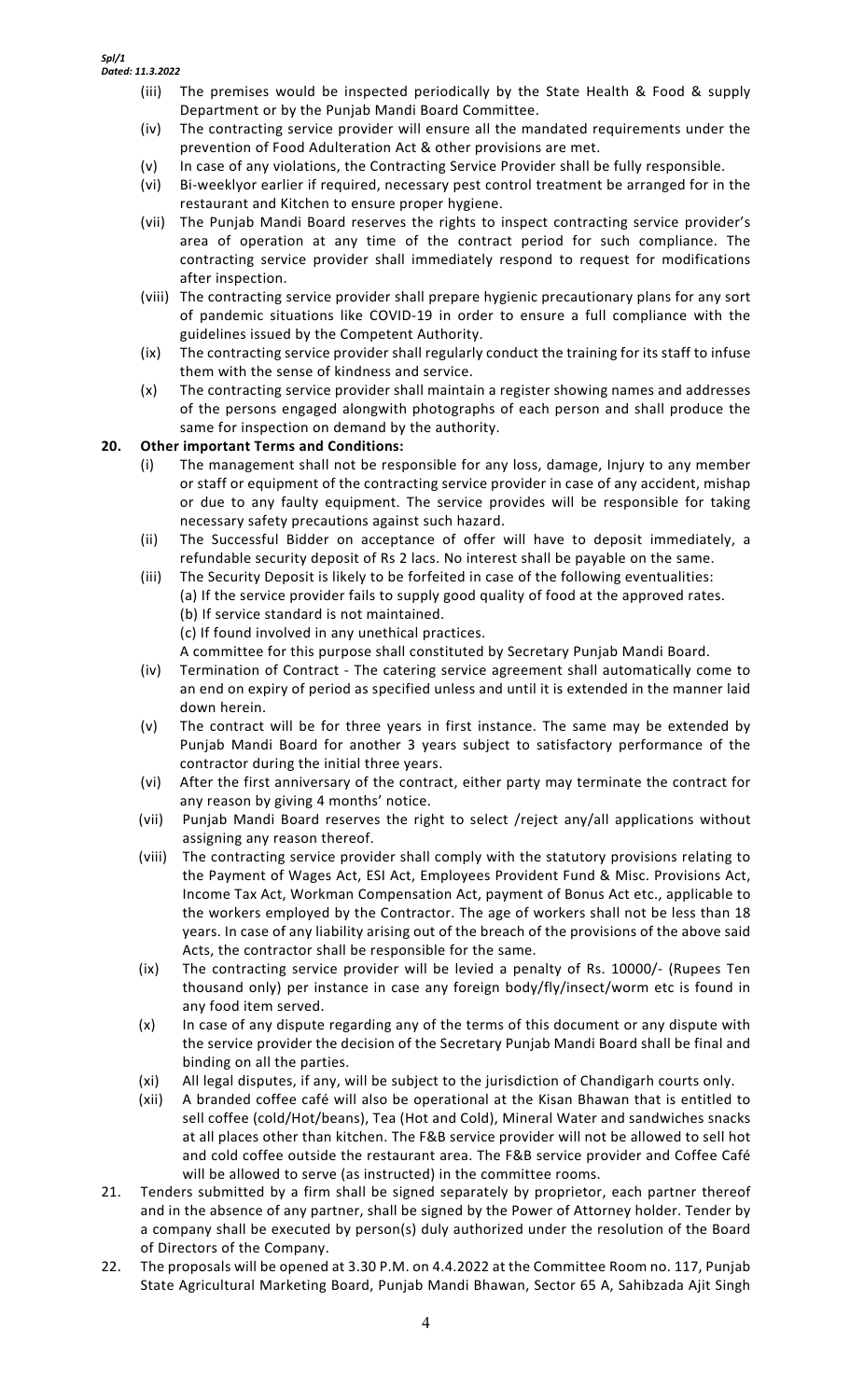Nagar, Punjab 160062, in the presence of bidders or the bidders duly authorized representatives. The authorized representatives should bring necessary authority letters under an official letter head of the bidders conferring full and comprehensive authority to deal with all matters relating to the tenders

- 23. Canvassing in connection with Tenders is strictly prohibited and the Tenders submitted by the Contractors who resort to canvassing will be liable for rejection.
- 24. All corrections such as cuttings, interpolations, omissions and over-writings shall be signed by the Tenderer.
- 25. The H-1 bidder has to sign a formal agreement on stamp paper within 30 days of award of work.
- 26. The bidders are advised to inspect and examine the location and its surroundings and satisfy themselves before submitting their Tenders as to the nature of the work and other aspects pertaining to the work, the form and nature of the site, the means of access to the site and in general shall themselves obtain all necessary information as to risks, contingencies and other circumstances which may influence or affect their Tender.
- 27. The bidder shall be deemed to have full knowledge of the site whether he inspects it or not and no extra charges consequent on any misunderstanding or otherwise shall be allowed. The Tenderer shall be responsible for arranging and maintaining at his own cost all materials, tools, crockery, facilities for workers and all other services required for executing the work unless otherwise specifically provided for in the Contract documents.
- 28. Punjab Mandi Board will provide a fully functional kitchen with all basic facilities such as burners, refrigerators, freezers a detailed list shall be provided before the commercial bid is submitted.
- 29. Submission of a Tender by a Tenderer implies that he has read this notice and all other Contract documents and has made himself aware of the scope and specifications of the work to be done & local conditions and other factors having a bearing on the execution, of the work.
- 30. All entries in the tender shall either be typed or be written in ink. Erasure and over writings are not permitted and may render such tenders liable to summary rejection. All cancellations and insertions shall be duly attested by the tenderer.
- 31. The bidder has to sign each and every page of this tender document. The Tenders shall be signed by persons duly authorized / empowered to do so. Certified copies of such authority and relevant documents shall be submitted along with the tenders.
- 32. The offer shall be kept open for acceptance for a period of THREE MONTHS from the date of opening of tenders. In case Punjab State Agricultural Marketing Board calls for negotiations, such negotiations shall not amount to cancellation or withdrawal of the original offer which shall be binding on the bidders.
- 33. Failure to deposit the Security Deposit within the stipulated time, may lead to cancellation of the award of work.
- 34. Punjab State Agricultural Marketing Board reserves the right of forfeiture of Security Deposit in addition to other claims and penalties in the event of the contractor's failure to fulfill any of the contractual obligations or in the event of termination of contract as per terms and conditions of contract. Punjab State Agricultural Marketing Board reserves the right to set off the Security Deposit, against any claims of any other contracts with Punjab State Agricultural Marketing Board
- 35. No interest shall be payable BG or on any moneys due to the contractor.
- 36. The acceptance of Tender will rest with Punjab State Agricultural Marketing Board which does not bind itself to accept the lowest tender or any tender and reserves to itself full rights to reject any or all of the tenders without assigning any reasons whatsoever.
- 37. Conditional tenders, tenders containing absurd or unworkable rates and amounts, tenders which are incomplete or otherwise considered defective and tenders not in accordance with the tender conditions, specifications etc., are liable to be rejected.
- 38. If the bidder deliberately gives wrong information in his tender, Punjab State Agricultural Marketing Board reserves the right to reject such tender at any stage or to cancel the contract, if awarded and forfeit the Earnest Money/ Security Deposit/ any other moneys due
- 39. The successful bidder should not sub-contract the part or complete work detailed in the tender. The tenderer is solely responsible to Punjab State Agricultural Marketing Board for the work awarded to him
- 40. NO DEVIATIONS to the tender conditions/specifications will be accepted.
- 41. For all purposes of the contract including arbitration there under, the address of the contractor mentioned in the Tender shall be final unless the contractor notifies a change of address by a separate letter sent by registered post which is duly acknowledged by an authority in Punjab State Agricultural Marketing Board. The contractor shall be solely responsible for the consequences of any omission or error to notify change of address in the aforesaid manner.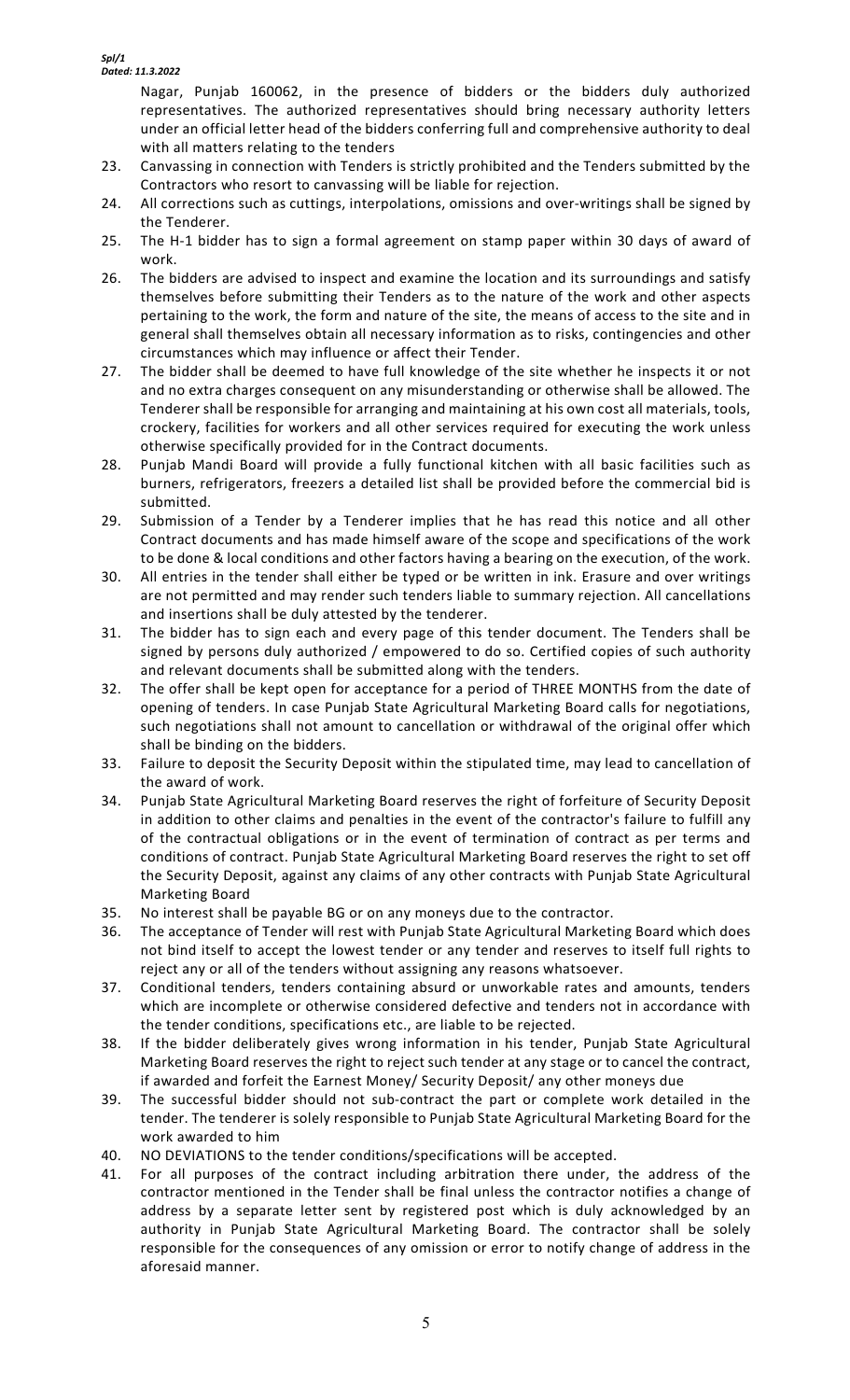- 42. In case of breach of any of terms and conditions mentioned above, the Competent Authority of Punjab State Agricultural Marketing Board will have the right to cancel/terminate/curtail the Contract without notice or assigning any reason thereof, and nothing will be payable by this Authority in that event and the Security Deposit shall be forfeited.
- 43. In case of failure of the service provider to perform the contract satisfactorily during the term of the contract, the same shall be cancelled and fresh contract will be floated at the risk and cost of the default agency in addition to forfeiture of Security Deposit.
- 44. The Bidding process involves 3 stages.
	- **A. 1st Stage Short listing of the Applicants (Technical Evaluation) (Annexure A) :**The Prospective Bidder should:
		- Be a bonafide catering Service provider of sound financial standing and should have adequate number of technically and professionally qualified personnel to manage work efficiently
		- (ii) Having valid Licenses from competent authorities to work as catering service provider in Chandigarh.
		- (iii) Be a Private Ltd. Co/Public Ltd. Co/LLP/Partnership firm with a minimum of 5years' experience (in the last 7 years) in providing catering services in any Central Govt's / State Govt's / Public Sector undertaking / Reputed private institutions or running a commercial kitchen-diner
		- (iv) Be currently providing catering services in tri-city area for a in any Central Govt's/State Govt's/ Public Sector undertaking / Reputed private institutions or running a commercial kitchen-diner for atleast 1 years to be calculated from 11.4.2022
		- (v) Have a client (Central Govt's/State Govt's/ Public Sector undertaking / Reputed private institutions)/ commercial Kitchen-Diner where services of similar nature are rendered for more than 500 persons for more than one year in the last 3 years.
		- (vi) Provide information as is required in the questionnaire about their company services, competencies and capabilities.
		- (vii) Have an avg/overall turnover of Rs. 2crores at least for each of the last three financial years
		- (viii) Not be blacklisted by any Central Govt's/State Govt's/ Public Sector undertaking.
	- **B. 2nd Stage (**only for short listed bidders)**:** 
		- (i) The Company will arrange a pre-bid inspection visit to its fully equipped premises and food trials preferably at the place where it is running a kitchen and dining.
		- (ii) Punjab Mandi Board appointed committee may visit the kitchens and the locations where services are being provided by the short-listed bidder in Chandigarh Tri-city area for hygiene and upkeep and also test the quality of food being served at different times.
		- (iii) The Bidder is required to make a presentation of their credentials and the proposed methodology / approach, before a committee of Punjab Mandi Board and the duration of presentation will be of fifteen minutes tentatively. The date, time & venue of the presentation will be intimated separately. Only shortlisted bidders as per technical bid evaluation shall be called for presentation.

## **C. 3rd Stage (Price Proposal)**

- (i) The food and beverages menu along with rates shall be shared with the shortlisted Bidders only before the commercial bid is to be submitted.
- (ii) Only the short-listed firms/companies will be issued a comprehensive document governing the terms and conditions & commercial bid.
- (iii) The short-listed bidders will be requested to make commercial bids in the prescribed format **(Annex B).**

## **45. Rejection of Proposals:**

- (i) The management reserves the right to reject any Bidder without assigning any reason.
- (ii) The management reserves the right to reject any Proposal if: (a) at any time, a material misrepresentation is made or discovered, or (b) the Applicant does not provide, within the time specified by the Authority, the supplemental information sought by the Authority for evaluation of the Proposal. Misrepresentation/ improper response by the Applicant may lead to the disqualification of the Applicant. If the Applicant is the Lead Member of a consortium, then the entire bid may be disqualified/ rejected.
- (iii) In case that no bidders are considered either valid or eligible, the management reserves the right not to confer LOA (Letter of Award) and to repeat the whole tender process.
- **46. Self-Certified Documentary Evidence to be submitted in support of Eligibility with Technical Proposal**
	- (i) Details of previous assignment completed along with experience / appreciation certificates.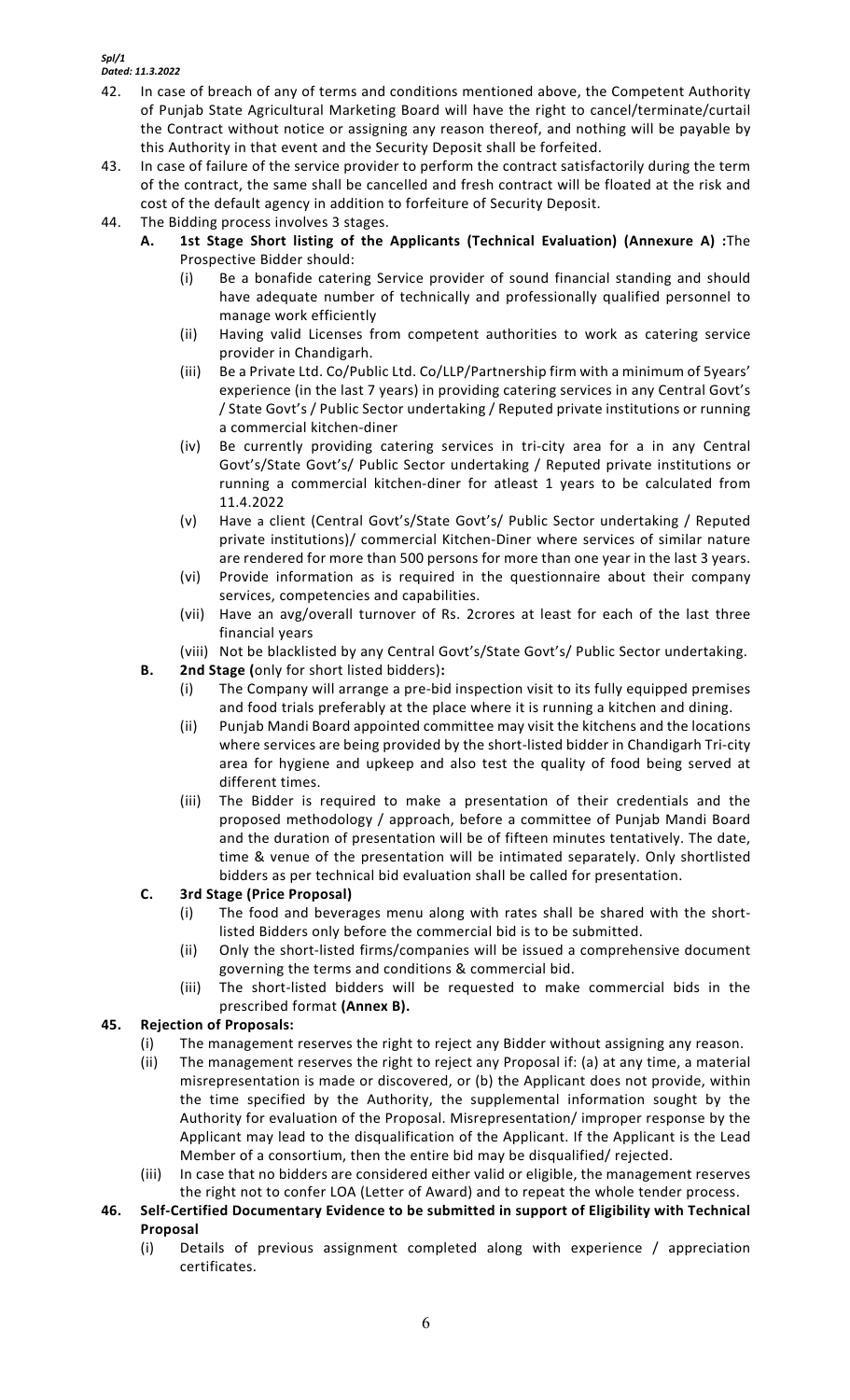- (ii) Details of the team leader and team members indicating the details of qualifications and professional experience as mentioned in technical bid.
- **47. Evaluation of Presentation:**The presentation will be done in the presence of a committee of Punjab Mandi Board by shortlisted bidders. Each bidder's presentation will be given points based on merit which would be then be added to the bid score as explained in the "Criteria" mentioned below. The score secured based on evaluation of the Technical Proposal as above shall be the Technical Score of the bidder for the project being considered for evaluation.

The bidder can secure a maximum score of 70 marks (as per the above bifurcation) which will be converted into percentage using the following formula.

| <b>SN</b>    | <b>CRITERIA</b>                                                                                                                                                                    | <b>Max Marks</b> |  |
|--------------|------------------------------------------------------------------------------------------------------------------------------------------------------------------------------------|------------------|--|
| 1            | Turnover : For 2 crores = 5 marks, for every additional 1 crore = 1 mark                                                                                                           |                  |  |
| $\mathbf{2}$ | Experience of providing catering services in tri-city area for any Central Govt's/State<br>Govt's/ Public Sector undertaking/Reputed private institutions or running an commercial |                  |  |
|              | kitchen-diner:                                                                                                                                                                     |                  |  |
|              | 10 marks for each year in last 3 years                                                                                                                                             |                  |  |
|              | For any additional 1 year = $1$ mark                                                                                                                                               |                  |  |
| 3            | Approach and Methodology presentation : Quality of presentation on proposed approach                                                                                               |                  |  |
|              | & methodology i.e. how the bidder proposes to set up and operate the Restaurant, the                                                                                               | 10               |  |
|              | concepts for F&B operations etc. including any proposed innovative suggestion not                                                                                                  |                  |  |
|              | included in this RFP                                                                                                                                                               |                  |  |
| 4            | (a) Higherst commercial BID -10 Marks                                                                                                                                              |                  |  |
|              | (b) Second higherst commercial BID - 7 Marks                                                                                                                                       |                  |  |
|              | (c) Third higherst commercial BID - 3 Marks                                                                                                                                        |                  |  |
|              | Total                                                                                                                                                                              | 70               |  |

- **48. Financial Bid Evaluation:** It is clarified that minimum monthly bid for Catering Service agreement shall be Rs. 25000/-per month i.e. Rs. 3 lacs per year.
- **49.** The bidder achieving the highest composite score will be declared as successful bidder.
- **50. Award of Contract:**After completion of the selection process, the Punjab Mandi Board shall issue a letter of award to the successful Bidder who shall be the contracting service Provider. The Contracting Service Provider will sign the contract after fulfilling all the formalities like refundable security deposit.
- **51. Force Majeure:** In case any Force Majeure circumstances arise, each of the contracting party shall be excused for the non-fulfillment or for the delayedfulfilment of any of its Contractual obligations. In case of Covid relatedobstructions the contractual service provider will have to pay rent as perrestrictions i.e. No rent during Total Lock Down, 50% rent when 50% capacity restrictions in public place such as restaurants/hotels etc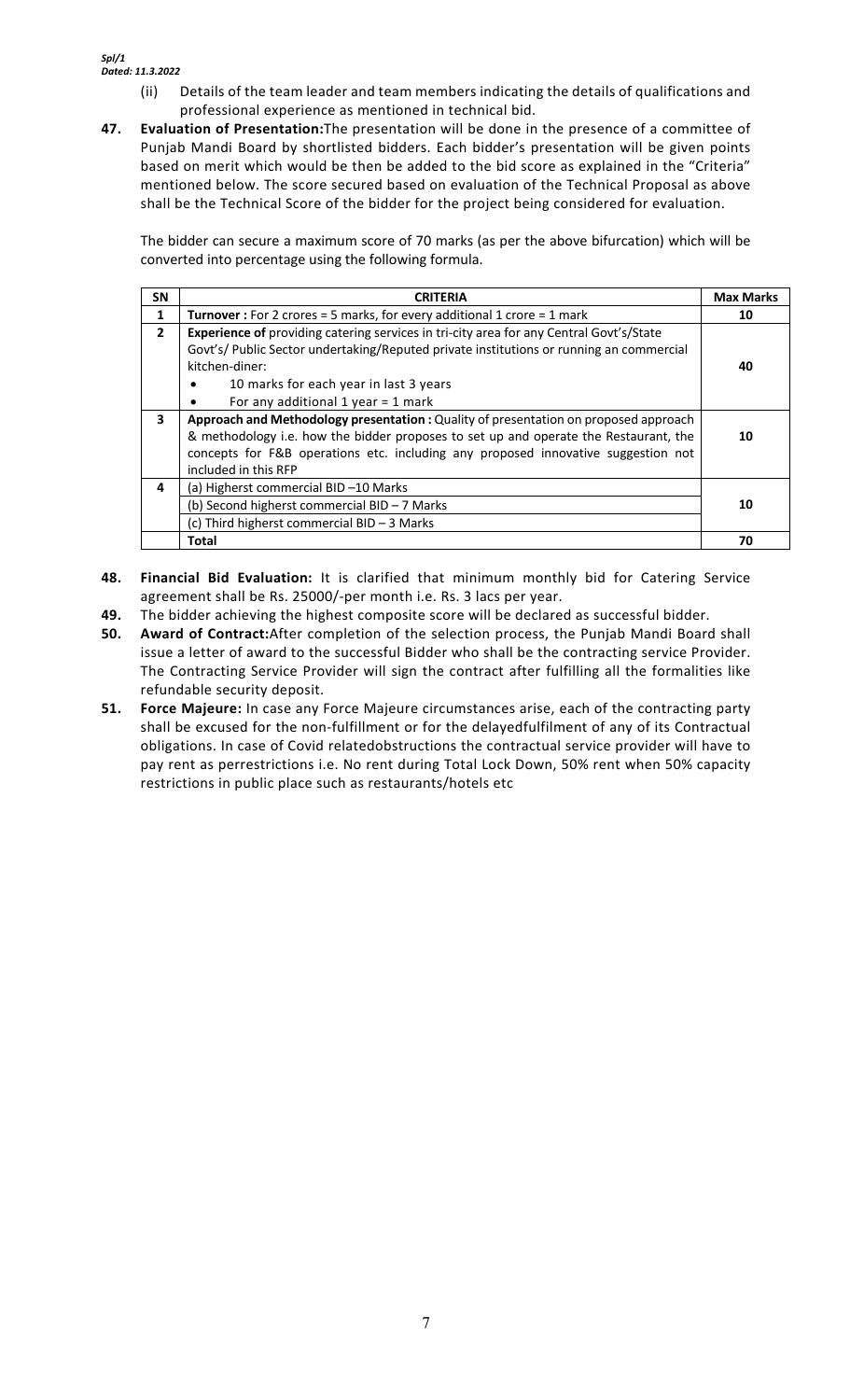#### **Annexure-A**

## **(To be submitted on the letter head of the Bidder countersigned by its CA)**

To, the contract of the contract of the contract of the contract of the contract of the Date: Secretary Punjab State Agricultural Marketing Board, Sector 65 A, Sahibzada Ajit Singh Nagar, Punjab 160062

#### **RE: SUBMISSION OF BID**

- 1. I / We refer to the tender notice issued by Punjab Mandi Board for F&B services at Kisan Bhawan, Sector 35 Chandigarh as per the scope of work under the tender.
- 2. I / We hereby offer to perform, provide, execute, complete and undertake the works in conformity with the complete tender document, conditions of contracts, specifications, relating to the works as per the Tender.
- 3. I / We have encloseda Demand Draft / Banker's Cheque of Rs. 10,000/-towards nonrefundable application money and **earnest money deposit of Rs. 1,00,000/- (Rupees One Lac only)** in the name of MDF Market Development Fund payable to at SAS Nagar, which, I / We note, it will not bear any interest and is liable for forfeiture as per the clauses mentioned in the tender document.
- 4. I / We have satisfied myself / ourselves as to the site conditions, examined the site and all aspects of the tender conditions, subject to above, I / We do hereby agree, should this tender be accepted, to abide by the terms and provisions of the tender
- 5. I / We have not been blacklisted by any central/State Government of any PSU.
- 6. I / We understand that you are not bound to accept the lowest/conditional offer
- 7. It is certified that the information provided is correct and nothing has been concealed.

| <b>SN</b>                    | it is certified that the imbiliation provided is correct and nothing has been concealed.<br><b>Details</b><br><b>Particulars</b> |                                  |                               |  |  |  |
|------------------------------|----------------------------------------------------------------------------------------------------------------------------------|----------------------------------|-------------------------------|--|--|--|
| $\mathbf{1}$                 | Name and Address of the Establishment                                                                                            |                                  |                               |  |  |  |
| $\overline{2}$               | Contact Person Details, Name, Designation, Cell No, Email Id:                                                                    |                                  |                               |  |  |  |
|                              |                                                                                                                                  |                                  |                               |  |  |  |
|                              |                                                                                                                                  |                                  |                               |  |  |  |
| 3                            | Year of Establishment(Enclose Certificate of Registration)                                                                       |                                  |                               |  |  |  |
| 4                            | Type of Organisation Private/Private Ltd.CO/Public Ltd.                                                                          |                                  |                               |  |  |  |
|                              | Co/ Proprietor/Partnership Firm.                                                                                                 |                                  |                               |  |  |  |
| 5                            | <b>Details of FASSAI Licenses (Enclose a copy)</b>                                                                               |                                  |                               |  |  |  |
| 6                            | If work is awarded, confirm to provide Medical/Health Certificate and                                                            |                                  |                               |  |  |  |
|                              | Police Report of the Staff before the start of work.                                                                             |                                  |                               |  |  |  |
| $\overline{\mathbf{z}}$<br>8 | Shop & Establishment Licence Valid Upto                                                                                          |                                  |                               |  |  |  |
|                              | (Rs in Crores)<br>Turnover for the Financial year (from providing catering services in                                           |                                  |                               |  |  |  |
|                              | tri-city area for any Central Govt's/State Govt's/ Public Sector                                                                 |                                  |                               |  |  |  |
|                              | undertaking/Reputed private institutions or running an                                                                           |                                  |                               |  |  |  |
|                              | Commercial kitchen-diner)                                                                                                        |                                  |                               |  |  |  |
| A                            | 2020-2021                                                                                                                        |                                  |                               |  |  |  |
|                              | 2019-2020                                                                                                                        |                                  |                               |  |  |  |
| В                            |                                                                                                                                  |                                  |                               |  |  |  |
| C                            | 2018-2019                                                                                                                        |                                  |                               |  |  |  |
| 9                            | Establishment PAN NO (Enclose Copy)                                                                                              |                                  |                               |  |  |  |
| 10                           | <b>GSTIN NO (Enclose Copy)</b>                                                                                                   |                                  |                               |  |  |  |
| 11                           | HSN/SAC Code (Enclose Copy)                                                                                                      |                                  |                               |  |  |  |
| 12                           | Details of providing catering services in tri-city area in any Central                                                           |                                  |                               |  |  |  |
|                              | Govt's / State Govt's / Public Sector undertaking / Reputed private                                                              |                                  |                               |  |  |  |
|                              | institutions or running a commercial kitchen-diner where services                                                                |                                  |                               |  |  |  |
|                              | are rendered for more than 500 persons for more than one year in                                                                 |                                  |                               |  |  |  |
|                              | the last 3 years.                                                                                                                |                                  |                               |  |  |  |
| 13                           | Name and Contact of Client(enclose                                                                                               | <b>Contract period (From to)</b> | <b>Total bill amount (Rs)</b> |  |  |  |
|                              | reference letter of Client(s)/ Details of                                                                                        |                                  |                               |  |  |  |
|                              | running Kitchen-Diner                                                                                                            |                                  |                               |  |  |  |
| a                            |                                                                                                                                  |                                  |                               |  |  |  |
| b<br>c                       |                                                                                                                                  |                                  |                               |  |  |  |

We hereby certify and confirm that the information furnished is true and correct.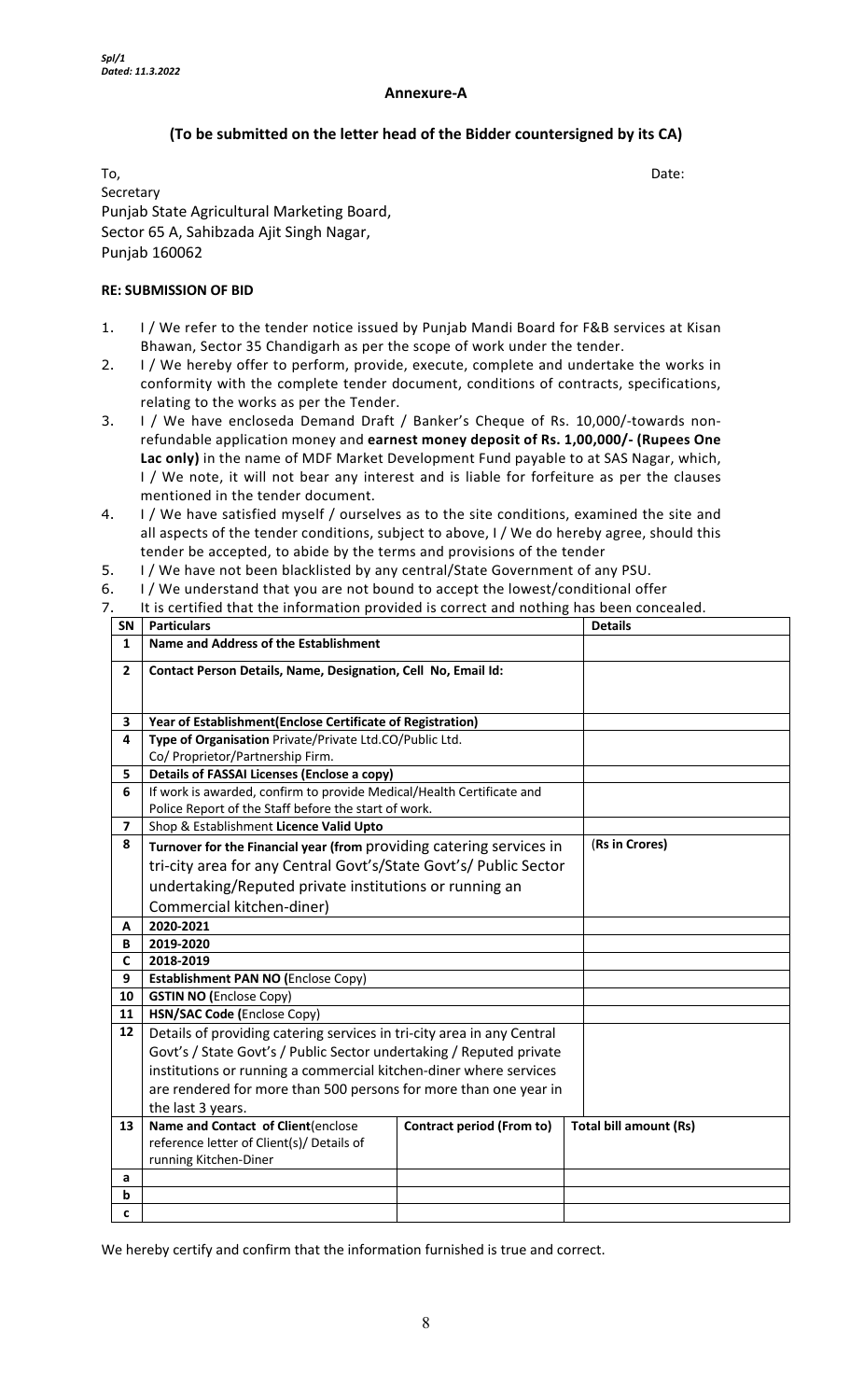Place………………… Date…………………..

Note:1) Please enclose separate sheets, if the above space is insufficient. 2) Provide Authority letter for the person signing this form